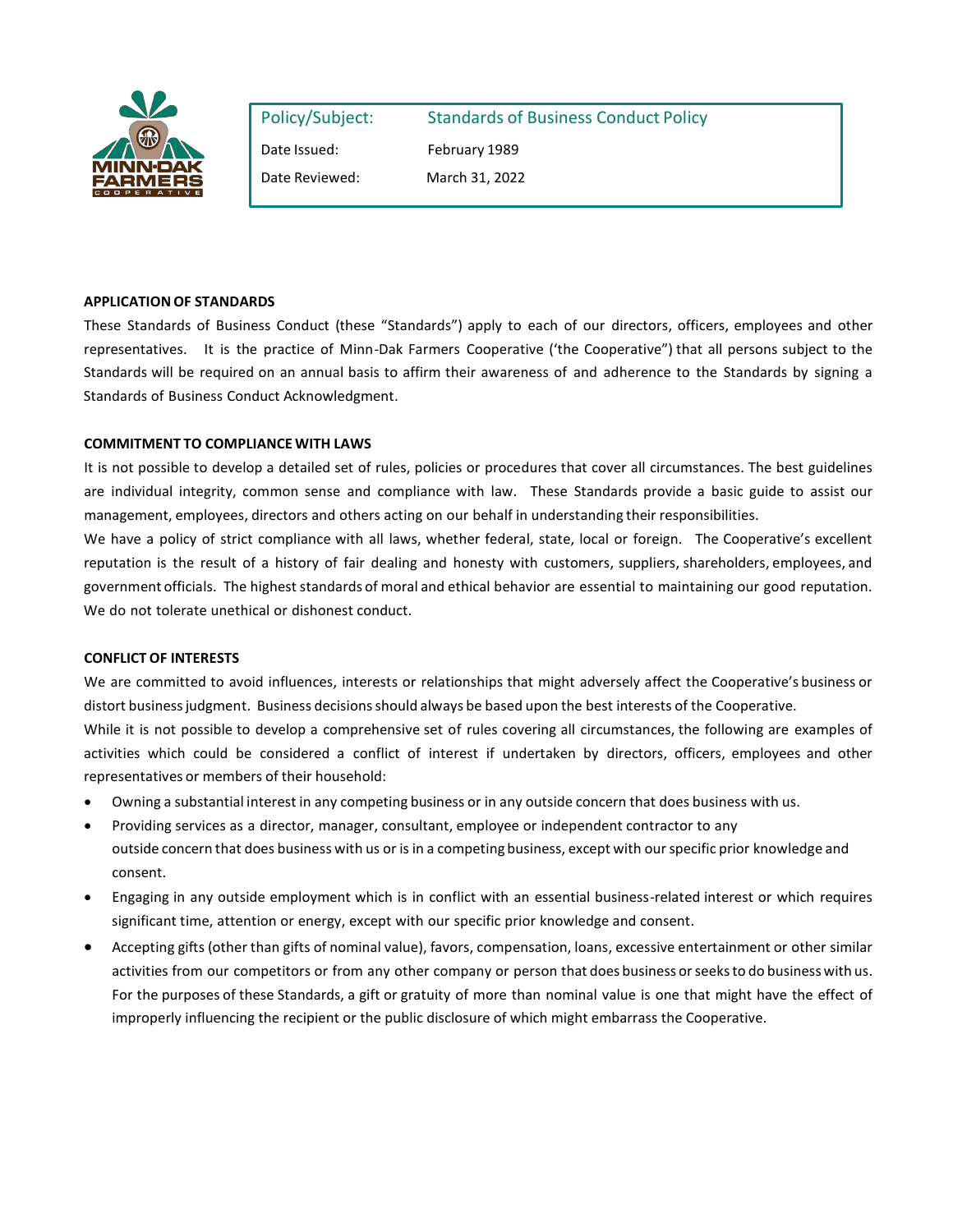- Representing us in any transaction with a person or organization in which directors, officers, employees and other representatives or members of their household have a direct or indirect personal interest or may derive a benefit.
- Competing directly or indirectly with us in the design, manufacture, marketing, purchase or sale of products or property rights or interests.
- Using or revealing (without proper authorization) any confidential product information, confidential financial information or other confidential information concerning our plans, decisions or activities, including information which is not available to the general public and which could be considered of some importance in a decision whether to buy or sell our stock or our business partners' securities.
- Taking advantage of any business opportunity that would rightfully belong to us.

All persons subject to these Standards are prohibited from entering into or continuing transactions or relationships that would constitute a conflict of interest. Any non-officer employee that is contemplating a transaction or relationship that may constitute a conflict of interestshould disclose the potential conflict of interest and the employee's role to the Chief Financial Officer or VP of Human Resources before entering into the transaction or relationship. Any officer or director of the Cooperative should report a potential conflict of interest transaction to the Chairman of the Audit Committee of the Board of Directors before entering into the transaction or relationship.

It is not the Cooperative's desire to discourage or limit the freedom of employees, officers, directors or otherrepresentatives to engage in and maintain activities that do not adversely affect the Cooperative's business or distort business judgment.

## **CONFIDENTIAL INFORMATION**

Our success depends upon our ability to maintain certain information in confidence. That information includes any nonpublic information relating to the Cooperative, our customers and suppliers, or anyone else who receives information as part of a business relationship. The operations of the Cooperative need to be considered private, and confidential, and therefore, any postings on social media about any operations of the Cooperative posted by an employee (except commenting on postings by MDFC to MDFC Facebook page) unless authorized by Management, are prohibited violations of this policy and may result in disciplinary action, including termination of employment. Non-public information about pastresults and anticipated future plans should be protected. Confidential information should not be disclosed to anyone outside of the Cooperative or to anyone inside the Cooperative who does not have a need to know that information.

We must protect customer information that is sensitive, private or confidential just as carefully as our own. Only those who have a need to know should have access to confidential information of our customers. Our financial information is not to be released to anyone unless it is included in a published report, or otherwise made generally available to the public. Questions concerning the disclosure of confidential information should be referred to the appropriate corporate officers. Confidential businessmatters, which could be of interest to competitors, and customer information should never be discussed with representatives of the media or in any other public forum. All media inquiries or requests for information from financial analysts or our stockholders should be referred to the appropriate corporate officers.

Nothing in these Standards, however, is intended to limit or restrict employees' rights to engage in protected concerted activities, such as discussing wages or other terms and conditions of employment, as guaranteed by the National Labor Relations Act.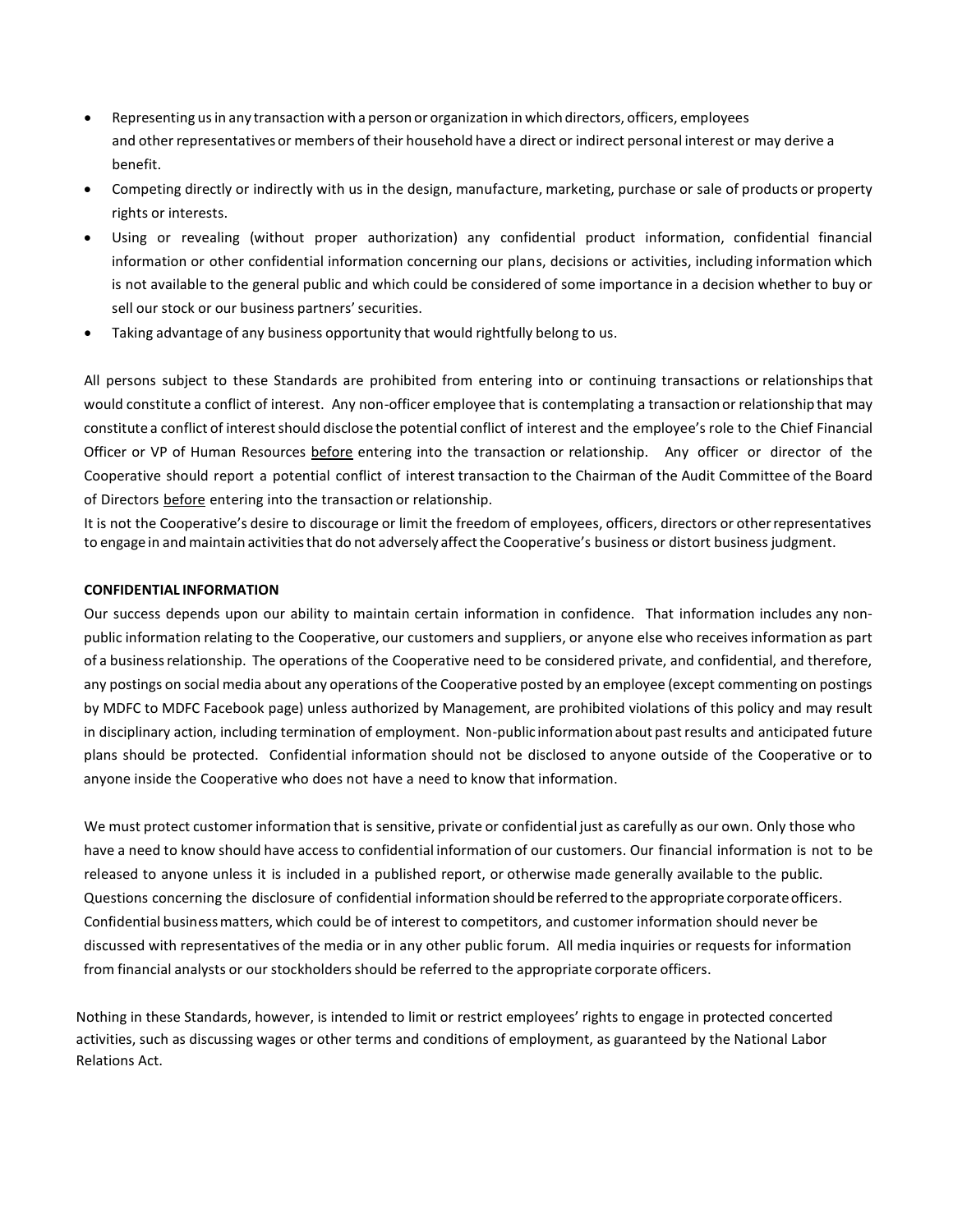#### **FAIR COMPETITION AND ANTI-TRUST**

The primary antitrust concerns in our segment of the industry lie in the communications with our competitors and with our customers. Our competitors include anyone in our geographic markets manufacturing or selling the same or similar products that we manufacture or sell. Our customers are companiesthat purchase our products.

We are required to comply with antitrust and unfair competition laws. These laws are complex and vary considerably from country to country. The following activities are generally prohibited under these laws:

- Agreementswith competitorsthat harm customers, including price fixing and allocationsof customers or contracts.
- Agreements that unduly limit a customer's ability to sell a product, including establishing the resale price of a product or service or conditioning the sale of products on an agreement to buy other products and services.
- Attempts to monopolize, including pricing a product below cost in order to eliminate competition.
- Use of theft, deceit or subterfuge in order to obtain information.
- Engaging in illegal kickbacks, tying, and refusals to deal, price discrimination or other illegal competitive practices.

Employees may not discuss information with our competitors or customers relating to such subjects as projected sales for any specific product or service, revenues or expenses, unannounced products and services, pricing strategies, or other proprietary information. Questions about whether a particular conduct is appropriate should be addressed to management.

Our goal is to build long-term relationships with our customers by demonstrating honesty and integrity. Our marketing and advertising will be accurate and truthful. Deliberately misleading messages, omissions of important fact, or false claims about our competitors' offerings are never acceptable.

Compliance with our quality processes and safety requirements is essential to maintain our valuable reputation. We damage our reputation when we ship products or deliver services that fail to live up to our standards.

## **POLITICAL CONTRIBUTIONS**

It is the practice of the Cooperative that no cooperative assets be used for political contributions to any party or individual candidate, either directly or indirectly, whether or not such contributions are legal in the jurisdiction involved.

### **PROPER ACCOUNTING AND FINANCIAL RECORD KEEPING**

Cooperative books and records shall be properly maintained and shall accurately reflect all transactions. Every person subject to these Standards must comply with prescribed accounting practices, procedures, and controls. No undisclosed or unrecorded funds or assets shall be established for any purpose. All contracts under which funds are disbursed shall accurately state the purposes for which these funds are paid and shall not be misleading. Each person with responsibility for financial or accounting matters has a responsibility to ensure that our financial statements and other disclosures are full, fair, accurate, timely and understandable.

We are also subject to the Foreign Corrupt Practices Act of 1977 (the "FCPA").

Through the FCPA we are subject to two interrelated accounting requirements. First, the FCPA requires that we maintain books, records and accounts that fairly and accurately reflect our transactions and dispositions of assets in reasonable detail. This requirement is designed to improve the accuracy of our financial records and the audits that represent the cornerstone of our financial disclosures. Second, the FCPA requires that we devise and maintain a system of internal accounting controls that are sufficient enough to provide reasonable assurances that our bookkeeping and accounting objectives will be attained.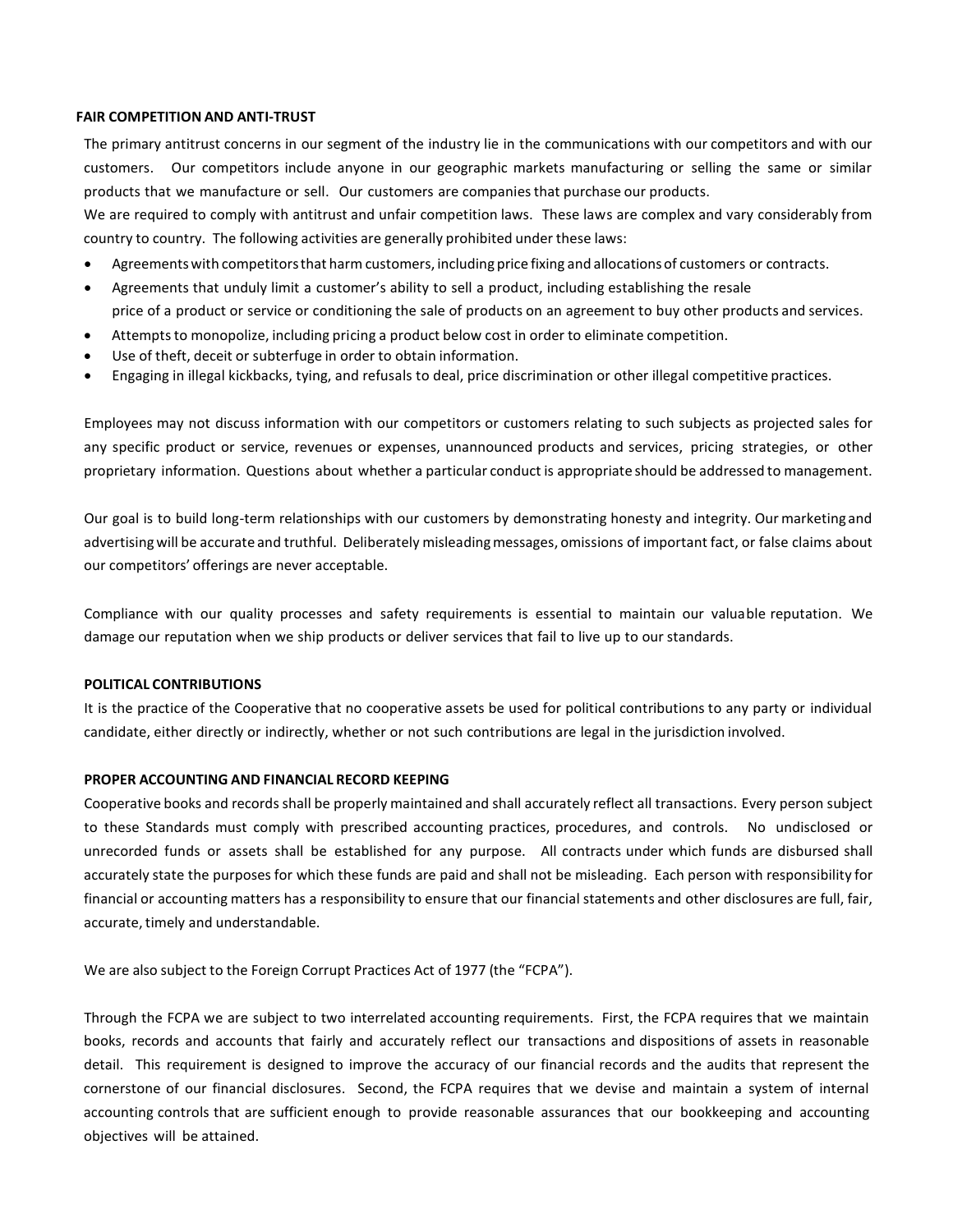The FCPA also prohibits us from directly or indirectly giving anything of value to foreign government officials, foreign political parties, candidates for political office, or any person where the payment will inure to the benefit of any of the above parties for the purpose of obtaining special treatment from a foreign government official, even if the payment is requested by that person or organization.

Our policy is to strictly comply with the provisions of the FCPA at all times.

We have additionally established and maintain a records retention policy. You should understand the procedure for the retention of business documents. Never alter or destroy documents or records in response to an investigation or other lawful request.

#### **REQUESTS FOR WAIVERS FROM THE PROVISIONS OF THE STANDARDS**

Any employee who wishes to request waiver of, or any required consent under, any provision of these Standards must make a written request to their immediate supervisor; in the case of the Cooperative's executive officers or directors, requests for waivers or required consents must be made to the Cooperative's Audit Committee of the Board of Directors.

## **QUESTIONS REGARDING THE STANDARDS REPORTING OF VIOLATIONS**

Violation of the principles of these Standards by any of our directors, officers or employees (or their immediate family members, to the extent applicable) will result in disciplinary action, up to and including discharge of the officer or employee. Violations of these Standards by a director may be the basis for removal of such director by the Board of Directors. Violation of these Standards by any business partner may result in termination of the distribution, dealer or agency agreement. In some cases, violation of these Standards may also be a violation of civil or criminal law and any disciplinaryaction by the Cooperative would be in addition to any available civil or criminal remedies or penalties.

**We encourage you to ask questions regarding these Standards and their applicationto you or any matter.** If you have questions, want to report concerns you have about your situation or that of any other person subject to these Standards or want to report violations of these Standards, please refer to the table below for the appropriate contact person:

#### **Type of Question, Concern, Violation Contact**

If your concern relates to any matter other than questionable accounting or auditing practices

1). Your immediate supervisor if you are a non- officer employee; 2). The Chief Financial Officer or VP of Human Resources if you're an officer employee; or 3). The Chairman of the Audit Committee of the Board of Directors if you are a director, the Chief Financial Officer, VP of Human Resources or the Chief Executive Officer.

If the matter involves someone to whom you would report, you should report up to the next level of authority. For example, an employee who had a concern about the behavior of his or her immediate supervisor should report the concern to the Chief Financial Officer or VP of Human Resources.